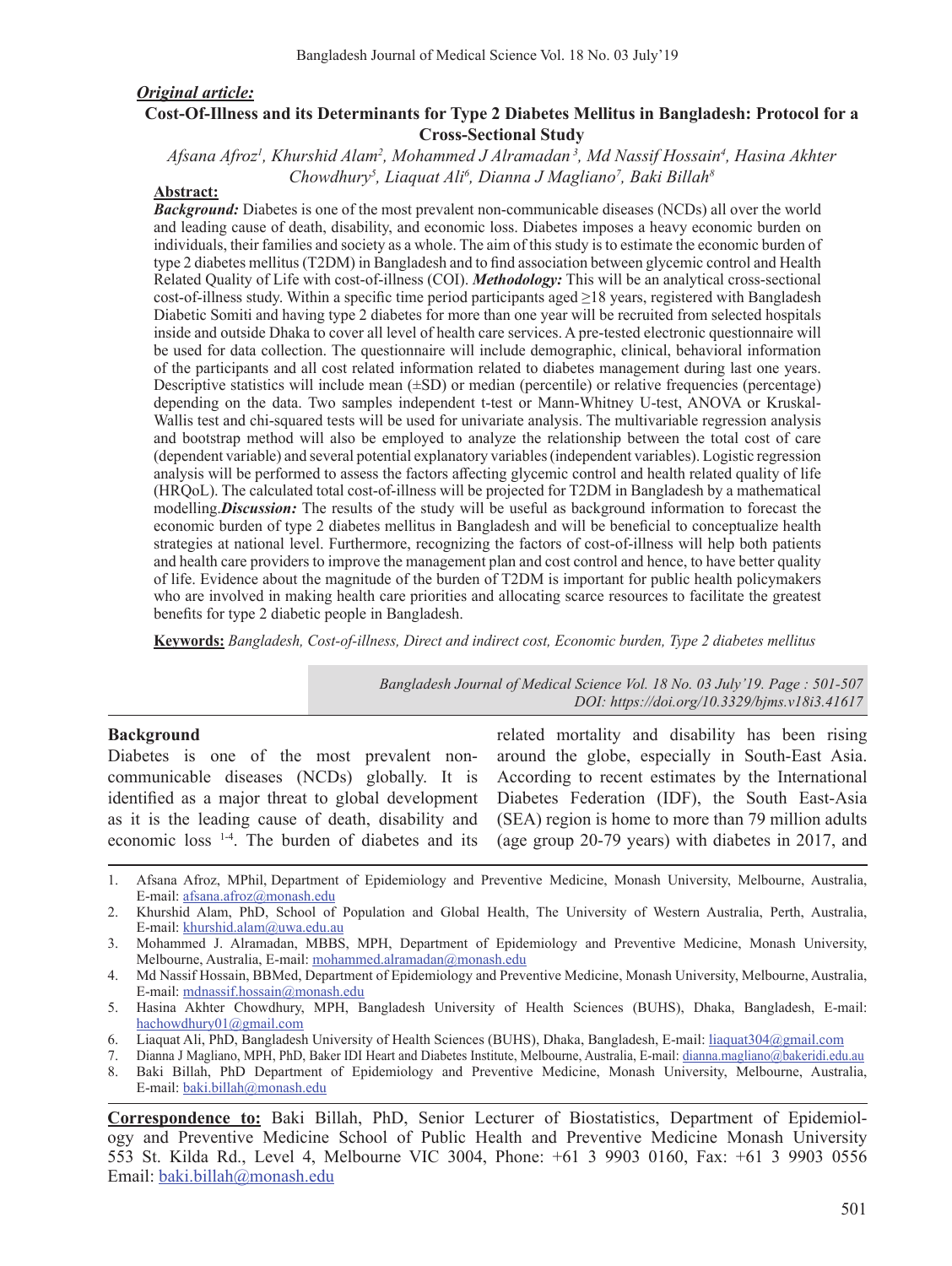this number is projected to be 629 million in 2045 5 . Results of several small-scale population-based studies in Bangladesh showed an increasing trend of diabetes prevalence in rural  $6-12$ , semi-urban  $12$ , and urban 8, 13 communities.

Diabetes is an expensive disease due to its chronic nature and its related complications. An estimated amount of US\$727 billion of global healthcare expenditure was spent in 2017 to treat and prevent diabetes and its related complications, which represents an 8% increase compared to the 2015 estimate and the amount is projected to be USD 776 billion by 2045 means  $7\%$  growth  $5$ . People living in low- and middle-income countries pay a larger share of out-of-pocket health expenditures due to lack access to health insurance or publicly available medical services, compared with people living in high-income countries. Low- and middle-income countries which are home to 75.4 % of total population with diabetes, only 19% of global health expenditure on diabetes was spent on them 14. An increasing trend of expenditure associated with diabetes was observed in developed 15-19 and developing 20-26 countries.

Maintaining the blood glucose level within the recommended range reduces the risk of diabetes complications and thereby reduce related cost. Thus, it has positive impact on economy. The role of improved glycemic control in the reduction of microand macrovascular complications of diabetes has been supported by many observational studies and randomized controlled clinical trials 10, 27-29. Privation of optimal awareness of diabetes control may result in less-strict disease management, which in turn may lead to increase risk of diabetes-related complications <sup>30</sup> and associated higher healthcare costs<sup>31</sup>. Studies have shown that more intensive management of the disease, while initially costly, can be very costeffective or can lead to long-standing cost savings by reducing the incidence or delay the progression of the costly complications 32-34. To be able to assess the financial burden of diabetes and plan the future health care needs, estimation of the cost-of-illness of diabetes is an empirical need.

Among the south-east Asian countries, Bangladesh has the second-highest prevalence of diabetes. Therefore, diabetes and its related complications are placing a significant financial burden on individuals, the health care system and on the economy of the country as a whole. In order to allocate limited resources and to set healthcare priorities, it is important for public health policymakers to understand the magnitude of the burden of diabetes.

However, in the context of Bangladesh, background data associated to the economic burden of diabetes is limited in the literature. The aim of the current study is to estimate the direct and indirect costs of type 2 diabetes and its association with glycaemic control and quality of life. Furthermore, to formulate a cost model to evaluate the economic burden of diabetes on individuals and at a country level.

## **Specific objectives**

This study has three main objectives. Firstly, to estimate the cost-of-illness and to evaluate the determinants of cost-of-illness of type 2 diabetes mellitus in Bangladesh. Secondly, to find the determinants of glycaemic control and healthrelated quality of life. Thirdly, to assess the potential relationship of poor glycaemic level and health related quality of life with diabetes-related hospitalization costs. The secondary objective is to estimate the national economic burden of type 2 diabetes mellitus in Bangladesh by a mathematical modelling.

## **Outcome measures**

The primary outcome measures will be cost-of-illness of T2DM in a descriptive manner. The determinants of cost will be assessed by an analytical operation. To evaluate the determinants of glycemic control and quality of life all potential variables including COI will be considered as independent variable.

The secondary outcome measure of the study is to estimate the economic burden of T2DM in Bangladesh.

## **Methodology**

## **Ethical Approval**

The project has been approved by the Monash University Human Research Committee and the Ethical Review Committee of the Bangladesh University of Health Sciences. The approval from the Diabetic Association of Bangladesh (BADAS) was also obtained.

#### **Study Design**

For primary outcome measure the study design will be observational analytic with a cross-sectional bottom– up prevalence-based approach. For secondary outcome the study will be based on mathematical modeling.

#### **Study Population**

The study population will consist of people with type 2 diabetic attending two tertiary level hospitals (BIRDEM and BIHS Hospitals) in Dhaka (the capital), two tertiary level hospitals in Dinajpur and Thakurgaon (two north-western districts in Bangladesh) and two secondary level health care centers in the same northern districts. All these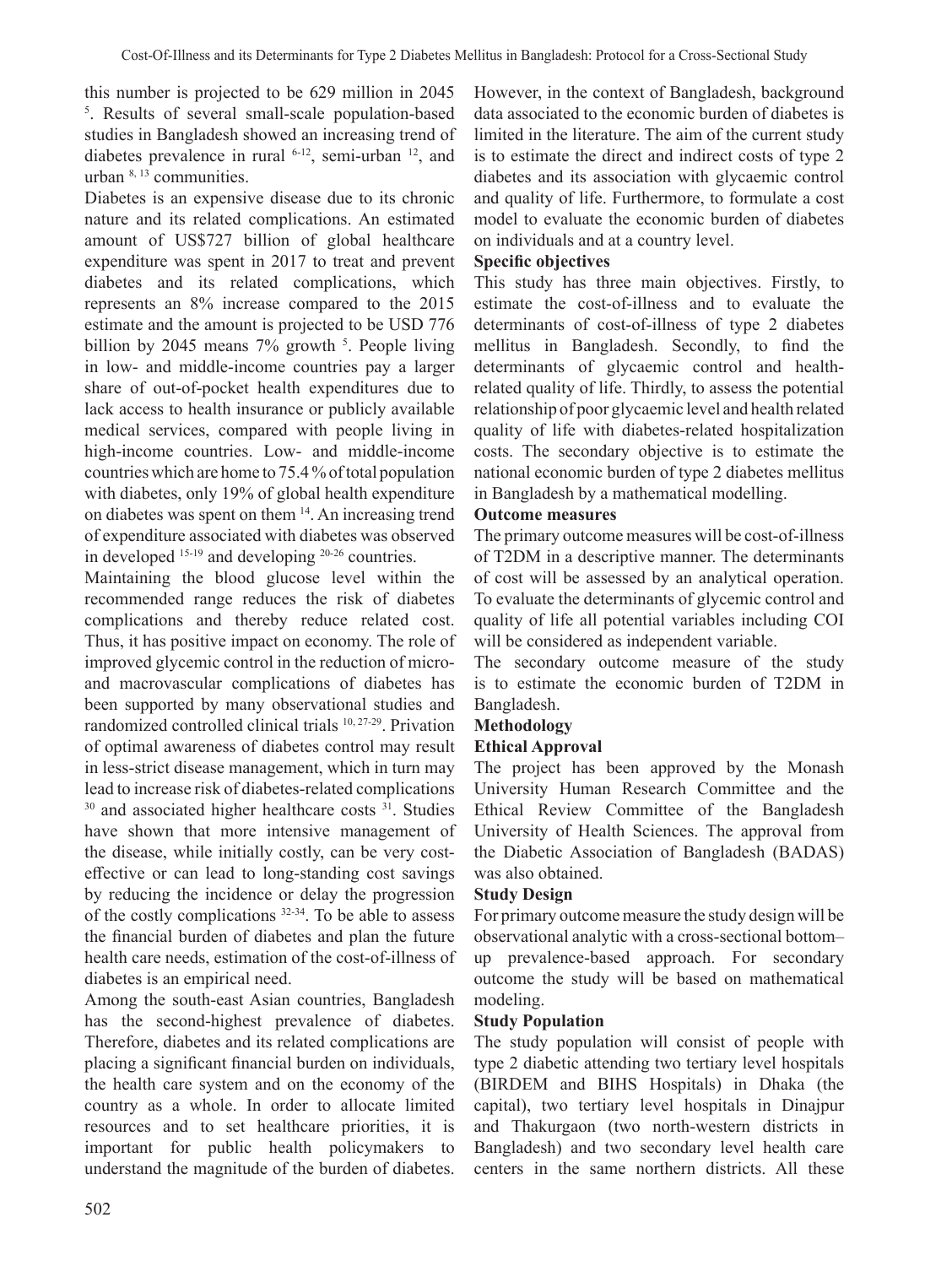facilities are directly or indirectly (through affiliated local Associations) are owned by the Diabetic Association of Bangladesh (a not-for- profit but mostly self-sustained social welfare organization). All of these, in addition to tertiary or secondary health care, provide primary health services to the diabetic subjects. The comprehensive care, provided by these facilities, are fairly structured following policies and guidelines by the central Association.

The primary reason for choosing these facilities in the present study is their cost recovery approach which gives a fairly good idea about the cost of illness, to be explored in the present study, under an acceptable clinical management level. The selection of the specific facilities was done to create a rural-urban as well as professional mix and to get a population attending various levels of services. Data from the present facilities will also have the advantage of representing the mid-level costs which can be downscaled to the cost of public sector of facilities (with deduction of certain costs) and those can also be up scaled to the cost of the for-profit private sector facilities (by adding certain costs and profit). Thus the data will be useful for attaining the national economic burden of type 2 diabetes in Bangladesh by the mathematical modeling.

#### **Sample Size**

The present study is the first study which will estimate cost-of-illness of type 2 diabetes in Bangladesh, there is no sufficient background information to calculate a formal sample size for this study. Based on available budget and time, data will be collected from patients attending the selected hospitals. In order to attain a good power, we are aiming to recruit at least 1200 participants during a time period of six months.

## **Recruitment**

A systematic random sampling method will be used to recruit participants. The expected number of participants that will be recruited every day is 10. Each day, the data collectors will start by randomly selecting a participant with type 2 diabetes from the first K participants attending the hospital and invite him/her to participate. The value of K will depends on the number of people attending the hospital every day. After that, every K-th patient will be approached. If the K-th person declines or he/she is not a type 2 diabetic, the next person will be invited. The recruitment will continue for a period of six months. **Patients' consent**

At the beginning of the interview, the data collector will briefly inform each participant about the purpose of the study, the data collection procedure (interview,

anthropometric measures and review of medical record), freedom of participation and the use of collected information. The eligible participants will be invited and an explanatory statement will be given with instructions to read and ask for clarification (if any). Upon their agreement to participate by signing the consent form, they will be interviewed.

### **Data collection instrument**

A structured questionnaire has been developed based on published literature and using different standardized questionnaires. It has been developed in simple and plain English language and again have been translated into Bangla. Then, the Bangla version has been translated back into English to check the consistency of meaning between versions. A minor modification (vocabulary to ensure a better understanding) has done after the pilot survey. The approximate time for data collection using the questionnaire was about 35 minutes per participant.

Research Electronic Data Capture (REDCap) will be used to collect and manage the data 35. REDCap is a secure web-based application for constructing electronic surveys and collecting data for research studies. It provides a user-friendly interface with validated data entry, audit trails for tracking data manipulation, and an automated export procedure for seamless data downloads into common statistical software packages.

Using the same questionnaire for all participants, the following information will be collected:

- Diabetes centre detail and participant's identification: hospital name, participant's name, contact details.
- Participant's socio-demographics and economic factors: age, gender, marital status, religion, education, professional status, personal income, household income and number of children.
- Anthropometric information: weight, height, waist circumference, hip circumference and neck circumference.
- Medical history: duration of diabetes, family history of diabetes, frequency of follow up, mode of treatment, self-monitoring blood glucose, hypoglycaemic events, and medical history of diabetes-related comorbidities and complications.
- Diabetes cost information: cost regarding treatment, duration of leave for each visit, information about the accompanying person, information about the treatment bearer due to cost, information about in-patient events.
- Adherence to management: medication, blood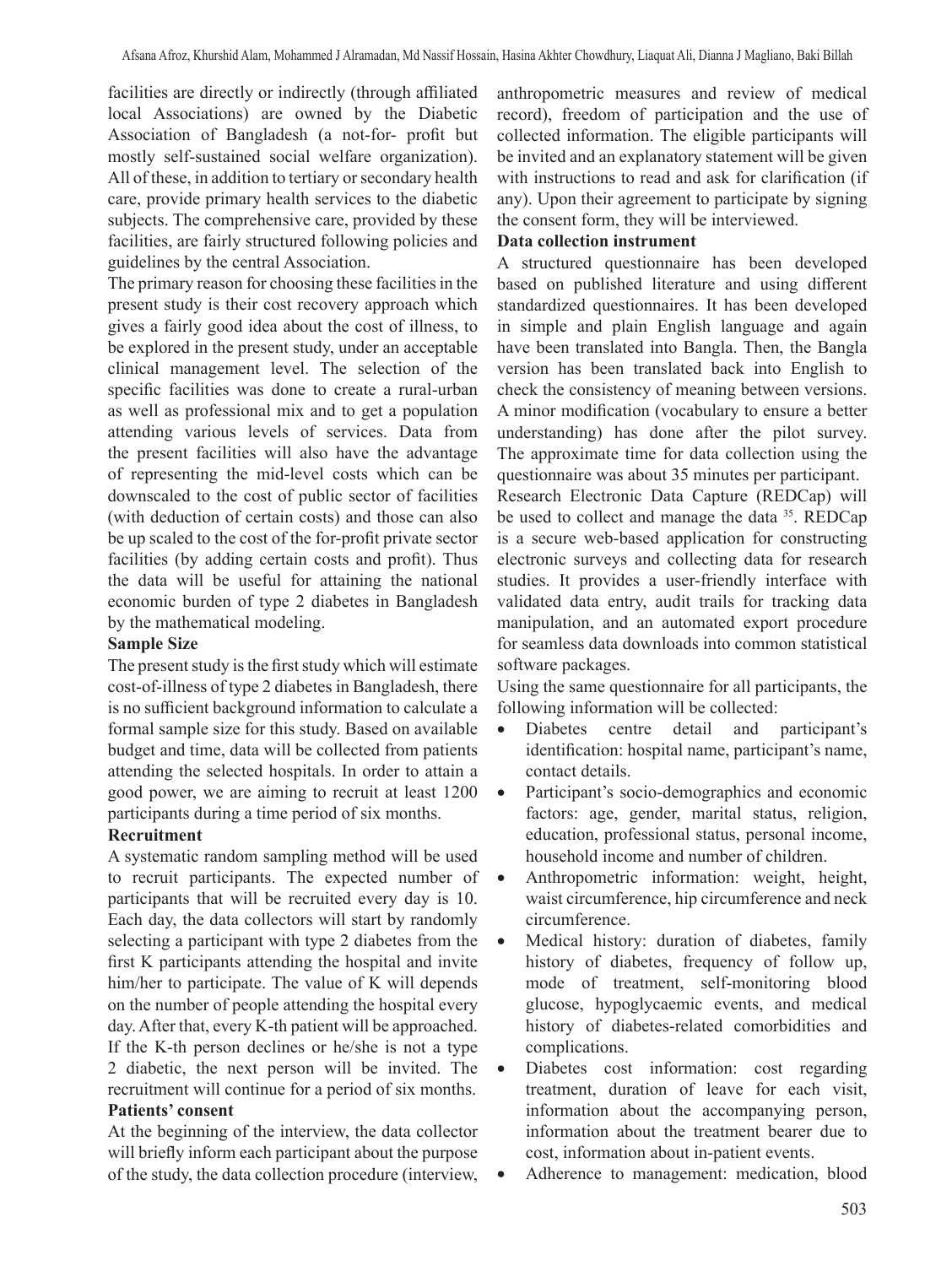glucose monitoring, diet, exercise.

- Family support for diabetes
- Lifestyle data including smoking status, dietary habits <sup>36</sup> and physical activity <sup>37</sup>.
- Psychological aspects including depression (The Patient Health Questionnaire-2 (PHQ-2) 38 and anxiety (Generalized Anxiety Disorder Scale  $(GAD-2)^{39}$
- Patient's health-related quality of life (EQ-5D-5L) 40 and six-item Cognitive impairment test  $(6CIT)^{41}$ .
- Information from the patient's guide book: most recent blood pressure measures, fasting blood sugar measures, after-breakfast blood sugar measures, HbA1c, lipid profile, SGPT, serum creatinine, urine albumin, albumin/ creatinine ratio, eGFR and currently prescribed medications.
- Anthropometrics: height, weight, blood pressure and waist and hip circumference. Information about height and weight will be recorded from patient's registered guide book. Waist and hip circumference of the patient will be measured using measuring tape following the procedures below:

**Waist circumference:** Participants will be measured against thin clothing (for cultural reasons), on exhalation, midway between the lower rib margin and the anterior superior iliac spine (hip bone), or the narrowest abdominal point. The subject should be relaxed with arms held loosely at their sides. The tape measure must be kept horizontal for a standing measurement. This will be done twice and if the measurements differ by more than 2 cm, a third measurement will be taken. The waist circumference will be recorded to the nearest  $0.5$  cm.

**Hip circumference:** Will be measured at the widest circumference around the hip bones, so that the tape passes over the greatest protrusion of the gluteal muscles. The tape measure must be kept horizontal for a standing measurement. This will be done twice, and if the measurements differ by more than 2 cm, a third measurement will be taken. The hip circumference will be recorded to the nearest 0.5 cm. **Data management and analysis**

During the data-collection period, the data will be saved in the secure web-based application REDCap hosted by Monash University. The application will be accessible by the research team only. After completion of data collection, data will be exported to the IBM SPSS statistical package and will be saved on the secure network storage (Monash (S:) drive) allocated by School of Public Health and Preventive Medicine at Monash University. Participants' names will be removed from the database and each participant will be identified by a numeric code generated by REDCap. The database containing all information will be saved in a separate secure electronic folder, which will not be used for data analysis. Only the research team will have access to the identified and de-identified electronic databases.

Descriptive statistics will include either mean  $(\pm SD)$ or median (lower and upper quartiles) for continuous data, and relative frequencies (percentages) for categorical data. The t-test or Mann-Whitney U-test, and the ANOVA or Kruskal-Wallis test will be used for comparing two and multiple groups, respectively. Categorical variables will be compared using chisquared tests. The liner regression analysis will be employed to analyze the relationship between the total cost of care (dependent variable) and several potential explanatory variables (independent variables). Multilevel logistic regression will be used to assess the factors affecting glycaemic control and health-related quality of life (HRQoL) as outcome variable, and to find its association with cost of care as independent variable. One-way sensitivity analysis will be used for analyzing the uncertainty of the results. The national economic burden of type 2 diabetes mellitus in Bangladesh will be estimated using a mathematical modelling.

## **Outcomes measures**

**Cost calculation method:** The COI studies traditionally represents the earliest form of economic evaluation that stratify costs into three categories: direct, indirect, and intangible costs. Since the intangible costs have seldom been quantified in monetary terms due to the measurement difficulties, we mainly focus on the first two cost categories: direct and indirect costs.

The direct economic costs will reflect the resources used in treating or coping with the disease including expenditures for medical care and the treatment of diabetes. Direct cost will be calculated under two sub categories  $-$  (a) direct medical costs which will include costs of hospitalization, outpatient visits, drug, laboratory tests, materials, emergency services, and (b) direct non-medical costs will include cost of transportation to the health care providers, household expenditures, costs of meal and informal cares of any kinds.

To calculate direct cost the micro-costing approach will be used by identifying cost items as much detail as possible. Patients' demographic characteristics,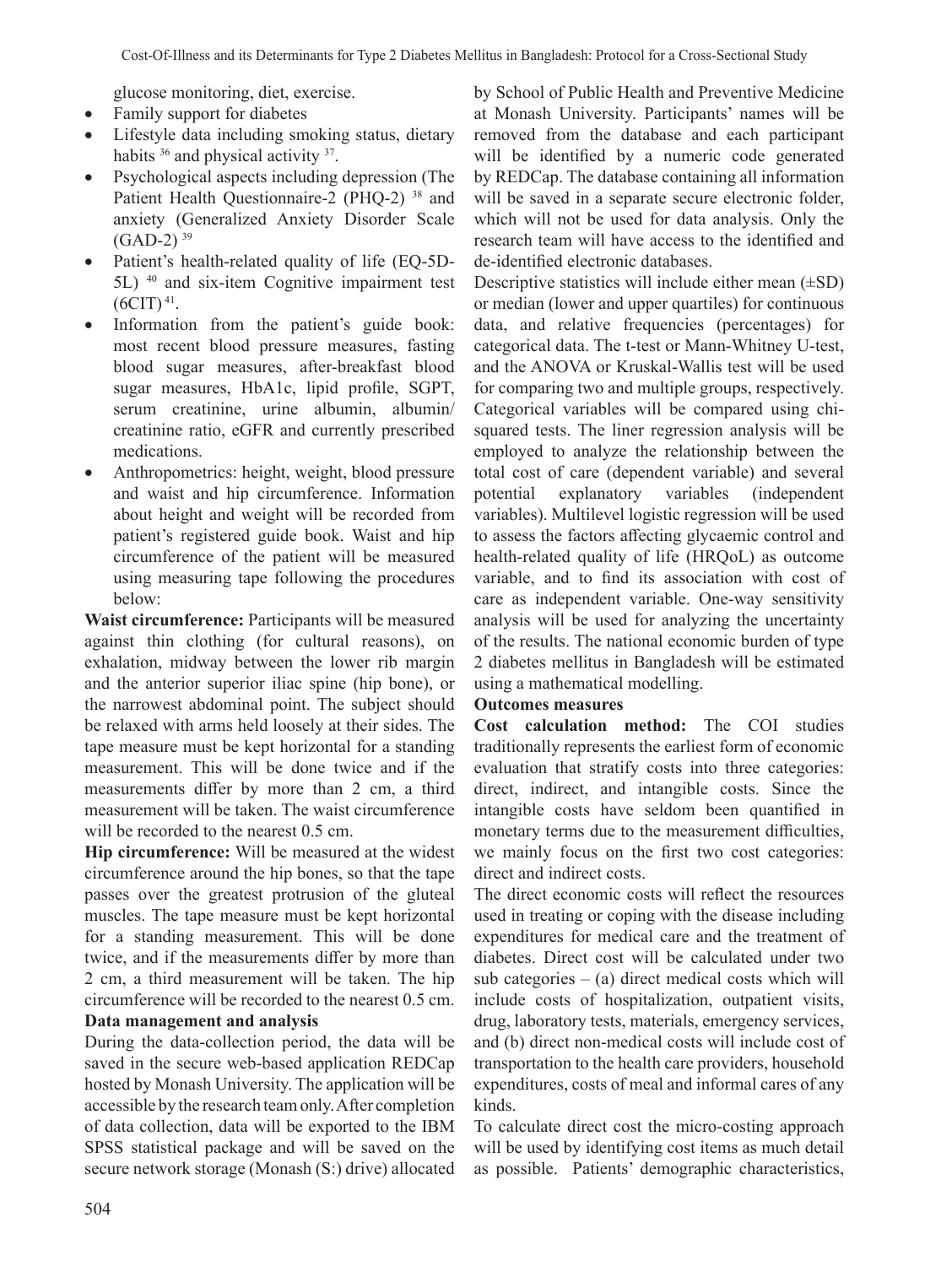clinical status, quantities of medical services received, types and quantities of drugs and medical supplies used during last one year will be retrieved by reviewing patient's guide book. The drug cost will be calculated based on cost per defined daily dose (DDD) 42 of each drug and therapy duration. Costs of outpatient visits and laboratory testing will be calculated using the regular rate of BIRDEM or BIHS hospital. Drug cost will be calculated considering the regular rate of BIRDEM or BIHS pharmacy. Calculation of unit cost of medical services will employed the standard costing approach<sup>43</sup>. The calculation will be composed of four steps, i.e., calculation of the unit cost of medical services, direct cost determination, indirect cost determination, and total cost determination. The annual average costs on medical care will be estimated by multiplying the average per visit costs by the number of visit (records from patients guide book) per year.

The indirect costs will consist of opportunity cost of time lost due to morbidity (temporary disability). The morbidity related component includes the productivity losses of time invested by patients and their accompanying person. Indirect cost will be calculated using the human capital approach $44$  for those who are currently working or keeping house but not for persons who are unable to work or who choose not to work.

All costs will be measured in Bangladeshi Taka (BDT); later will be converted to USD applying the current currency conversion rate.

**Glycemic control:** The proportion of glycosylated haemoglobin (HbA1c) measured as a percentage will be categorized as: good control (HbA1c  $\leq$  7.0%), fair control (HbA1c 7%-8%) or poor control (HbA1c  $>8.0\%$ ).

**Quality of life:** EQ-5D-5L health states scores will be converted into a single index value between 0 and 1, and the quality of life will be categorised as Good quality of life (0.67-1.00), fair quality of life (0.34- 0.66) and poor quality of life ( $\leq$  0.33).

# **Personnel and training**

Two interviewers who has completed university graduation and have prior experience with surveys will be recruited for data collection. The objectives of the study and contents of the questionnaire will be explained to the interviewers. They will be trained on approaching the potential participants, measuring anthropometrics, filling in the electronic questionnaire and obtaining information from the medical records. Training session will also include mock interviews between participants and field practice as a pre-test.

## **Quality assurance measures for data collection**

To ensure the quality of data collection, the procedure will be monitored by the student investigator. In addition, the student investigator will carry out a random consistency check for at least 5% of the interviewed questionnaires.

# **Pilot study**

The questionnaire was piloted on 31 participants attending Bangladesh Institute of Health Sciences Hospital over a period of one weeks. The questionnaire was found to be acceptable by most of the participants and practical by data collectors. The average time required to complete data collection from one participant was almost similar (around 40 minutes) as planned. The pilot study does not recommend any major change to the questionnaire.

# **Discussion**

This study is a comprehensive multi-center study which will provide the most up-to-date in-depth information and a clear picture of economic burden of diabetes in Bangladesh. The study findings will serve as a research-based evidence to priorities and allocate scarce resources and will be beneficial to conceptualize national level health strategies. Furthermore, recognizing the factors of cost-ofillness and the relationship between glycemic control and quality of life with cost-of-illness will aid both patients and health care providers to improve the management, to control the cost and hence, to have improved quality of life. Evidence about the magnitude of the burden of T2DM will assist public health policymakers to develop programs and policies and cost-effective strategies for the better management of diabetes in the context of Bangladesh.

## **Author disclosure**

All authors report no relation or financial interest with any entity that would pose a conflict of interest.

### **Authors' contribution**

All authors were involved to the conception and design of the study. All authors critically review to improve the content and final approval of version to be submitted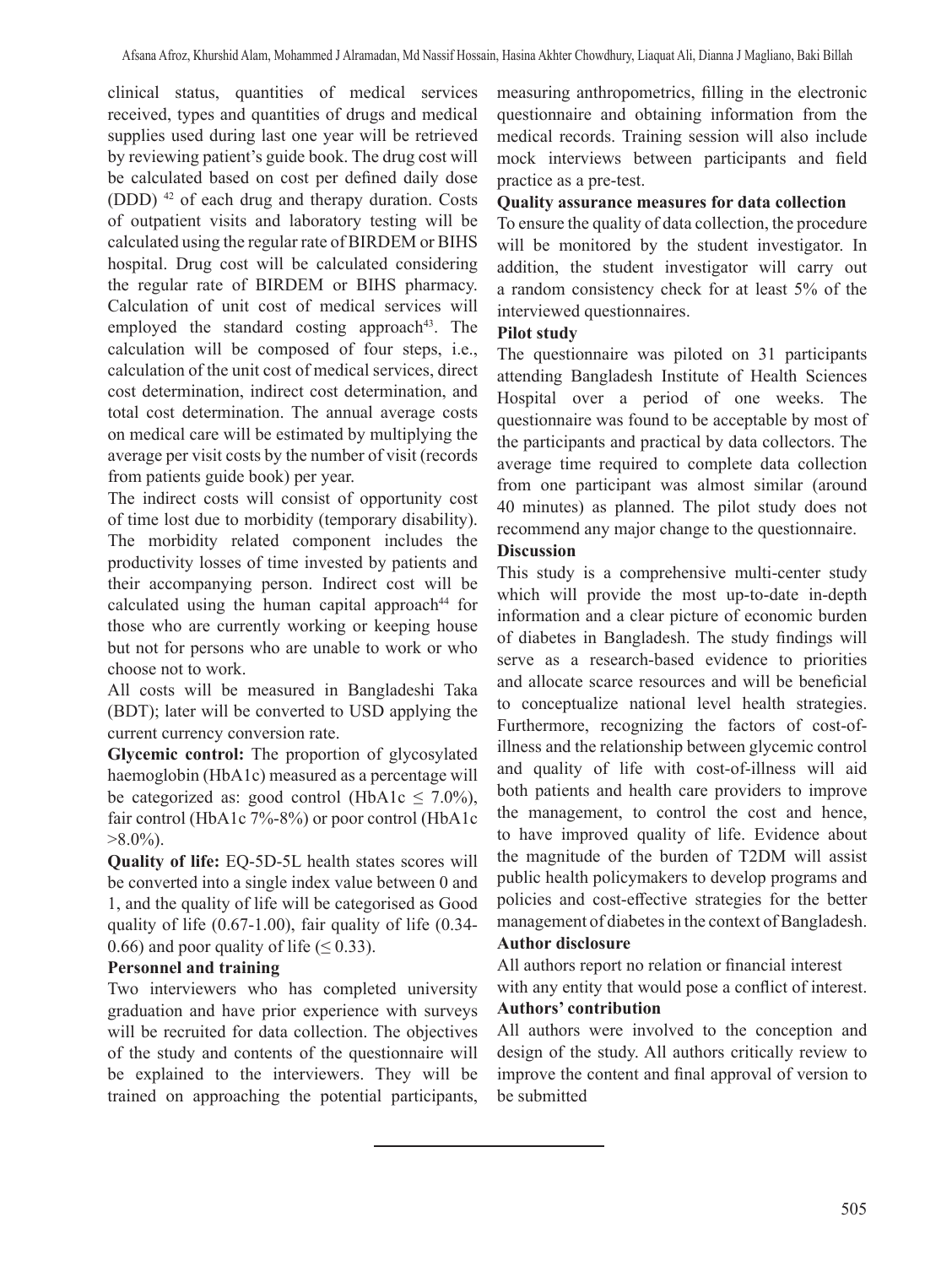#### **Reference:**

- 1. Kumar SS, Houlden R. Ethnocultural diversity and the diabetes epidemic in Canada: a call to action. Can J Diab. 2005;29(2):84-5.
- 2. Murray CJ, Vos T, Lozano R, Naghavi M, Flaxman AD, Michaud C, et al. Disability-adjusted life years (DALYs) for 291 diseases and injuries in 21 regions, 1990–2010: a systematic analysis for the Global Burden of Disease Study 2010. The lancet. 2013;380(9859):2197-223.
- 3. Federation I. International Diabetes Federation: IDF Diabetes Atlas. Brussels, Belgium. 2013.
- 4. Chen L, Magliano DJ, Zimmet PZ. The worldwide epidemiology of type 2 diabetes mellitus—present and future perspectives. Nature Reviews Endocrinology. 2012;8(4):228-36.
- 5. Nam Han Cho (chair) JK, Jean Claude Mbanya, Katherine Ogurstova, Leonor Guariguata, Wolfgang Rathmann, Gojka Roglic, Nita Forouhi, Rana Dajani, Alireza Esteghamati, Edward Boyko, Ian Hambleton, Otaliba Libânio de Morais Neto, Pablo Aschner Montoya, Shashank Joshi, Juliana Chan, Jonathan Shaw, Thelma Alafia Samuels, Meda Pavkov, Ahmed Reja. IDF Diabetes Atlas - Eighth Edition. 2017.
- 6. Hussain A, Vaaler S, Sayeed M, Mahtab H, Ali SK, Khan AA. Type 2 diabetes and impaired fasting blood glucose in rural Bangladesh: a population-based study. The European Journal of Public Health. 2007;17(3):291-6.
- 7. Rahim M, Hussain A, Khan AA, Sayeed MA, Ali SK, Vaaler S. Rising prevalence of type 2 diabetes in rural Bangladesh: a population based study. Diabetes research and clinical practice. 2007;77(2):300-5.
- 8. Hussain A, Rahim M, Azad Khan A, Ali S, Vaaler S. Type 2 diabetes in rural and urban population: diverse prevalence and associated risk factors in Bangladesh. Diabetic Medicine. 2005;22(7):931-6.
- 9. Sayeed MA, Mahtab H, Khanam PA, Latif ZA, Ali SK, Banu A, et al. Diabetes and impaired fasting glycemia in a rural population of Bangladesh. Diabetes care. 2003;26(4):1034-9.
- 10. Group UPDS. Effect of intensive blood-glucose control with metformin on complications in overweight patients with type 2 diabetes (UKPDS 34). The Lancet. 1998;352(9131):854-65.
- 11. Sayeed MA, Banu A, Khan AR, Hussain MZ. Prevalence of diabetes and hypertension in a rural population of Bangladesh. Diabetes care. 1995;18(4):555-8.
- 12. Mahtab H, Ibrahim M, Banik N, Haque F, ALI S. Diabetes detection survey in a rural and a semiurban community in Bangladesh. The Tohoku journal of experimental medicine. 1983;141(Suppl):211-7.
- 13. Sayeed MA, Ali L, Hussain MZ, Rumi M, Banu A, Khan AA. Effect of socioeconomic risk factors on

the difference in prevalence of diabetes between rural and urban populations in Bangladesh. Diabetes Care. 1997;20(4):551-5.

- 14. Atlas D. International diabetes federation. Hallado en: http://www idf org/diabetesatlas/5e/es/prologo. 2000.
- 15. Bahia LR, Araujo DV, Schaan BD, Dib SA, Negrato CA, Leão MP, et al. The costs of type 2 diabetes mellitus outpatient care in the Brazilian public health system. Value in Health. 2011;14(5):S137-S40.
- 16. González JC, Walker JH, Einarson TR. Cost-of-illness study of type 2 diabetes mellitus in Colombia. Revista Panamericana de Salud Pública. 2009;26(1):55-63.
- 17. Chatterjee S, Riewpaiboon A, Piyauthakit P, Riewpaiboon W, Boupaijit K, Panpuwong N, et al. Cost of diabetes and its complications in Thailand: a complete picture of economic burden. Health & social care in the community. 2011;19(3):289-98.
- 18. Zheng Y, Wu E, Xie K, Zheng B, Yang H, Xie J, et al. PDB40 Economic Burden of Type 2 Diabetes Mellitus in China. Value in Health. 2012;15(4):A177.
- 19. Association AD. Economic costs of diabetes in the US in 2012. Diabetes Care 2013; 36: 1033–1046. Diabetes care. 2013;36(6):1797.
- 20. Grover S, Avasthi A, Bhansali A, Chakrabarti S, Kulhara P. Cost of ambulatory care of diabetes mellitus: a study from north India. Postgraduate medical journal. 2005;81(956):391-5.
- 21. Ramachandran A, Ramachandran S, Snehalatha C, Augustine C, Murugesan N, Viswanathan V, et al. Increasing expenditure on health care incurred by diabetic subjects in a developing country A study from India. Diabetes care. 2007;30(2):252-6.
- 22. Khowaja LA, Khuwaja AK, Cosgrove P. Cost of diabetes care in out-patient clinics of Karachi, Pakistan. BMC health services research. 2007;7(1):1.
- 23. Kumar A, Nagpal J, Bhartia A. Direct cost of ambulatory care of type 2 diabetes in the middle and high income group populace of Delhi: The DEDICOM survey. JAPI. 2008;56:667-74.
- 24. Tharkar S, Devarajan A, Kumpatla S, Viswanathan V. The socioeconomics of diabetes from a developing country: a population based cost of illness study. diabetes research and clinical practice. 2010;89(3):334- 40.
- 25. Chandra P, Gogate B, Gogate P, Thite N, Mutha A, Walimbe A. Economic Burden of Diabetes in Urban Indians. The open ophthalmology journal. 2014;8:91.
- 26. Suleiman IA, Festus JA. Cost of illness among diabetes mellitus patients in Niger Delta, Nigeria. Journal of Pharmaceutical Health Services Research. 2015;6(1):53-60.
- 27. Control D, Group CTR. The effect of intensive treatment